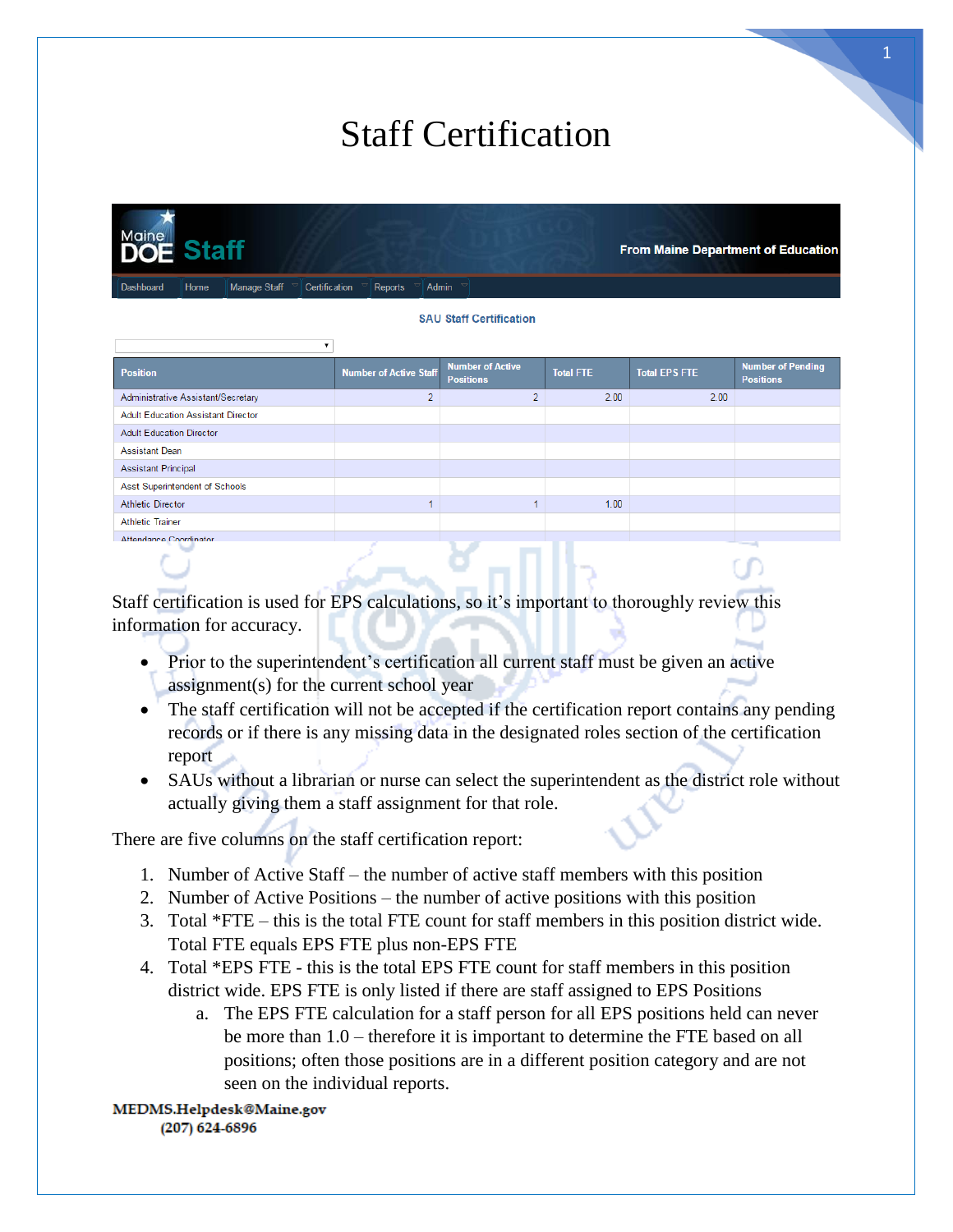- b. The EPS Position notation refers to a position that is part of the FTE calculation used in the EPS funding calculation. Not all positions listed on the Multiple Positions report are considered EPS positions, but they should be used to determine the correct FTE to use in the EPS calculation.
- 5. Number of Pending Positions the number of staff members in this position that have pending assignments within the district. If there are any staff assignments pending, the superintendent will not be able to certify the staff data.
	- a. *The quickest way to resolve pending positions is to use the SAU Search screen and filter on the pending positions (as seen in the following screen shot).*
- \*FTE Full time equivalency
- \*EPS Essential Programs and Services

|                               |                                      | <b>SAU Search Screen:</b>               |                      |                |                                           |
|-------------------------------|--------------------------------------|-----------------------------------------|----------------------|----------------|-------------------------------------------|
| Maine.gov                     |                                      |                                         |                      | Logged on as   | <b>Example: The Example 1</b> (Log Off)   |
| Mainelle Staff                |                                      |                                         |                      |                | <b>From Maine Department of Education</b> |
| Dashboard<br>Home             | <b>Manage Staff</b><br>Certification | Help<br>Reports<br>Admin                |                      |                |                                           |
| Maine Department of Education |                                      | <b>SAU Search for Staff Member</b><br>7 |                      |                | Search:                                   |
| Staff ID                      | <b>Last Name</b>                     | <b>First Name</b>                       | <b>Date of Birth</b> | <b>Pending</b> | <b>Navigation</b>                         |
| . .                           | <b>Miller</b><br>.                   | <b>Contract</b>                         | <b>COLLEGE</b>       | Yes            | Certification                             |
| diam'r.                       | <b>START</b>                         | <b>The State</b>                        | <b>ALCOHOL</b>       | No             | Certification                             |
| . .                           | e.                                   | m.                                      | <b>College</b>       | <b>No</b>      | Certification                             |
| <b>ALCOHOL:</b>               | <b>STATISTICS</b>                    | <b>April</b>                            | <b>CONTRACTOR</b>    | No             | Certification                             |
|                               | 75 M                                 | <b>STATE</b>                            | <b>STATISTICS</b>    | <b>No</b>      | Certification                             |
| Showing 1 to 5 of 5 entries   |                                      |                                         |                      |                | Previous Next                             |

- 1. Once you have the district selected click the arrow to filter PENDING to the top.
	- a. Resolve any pending positions then return to staff certification.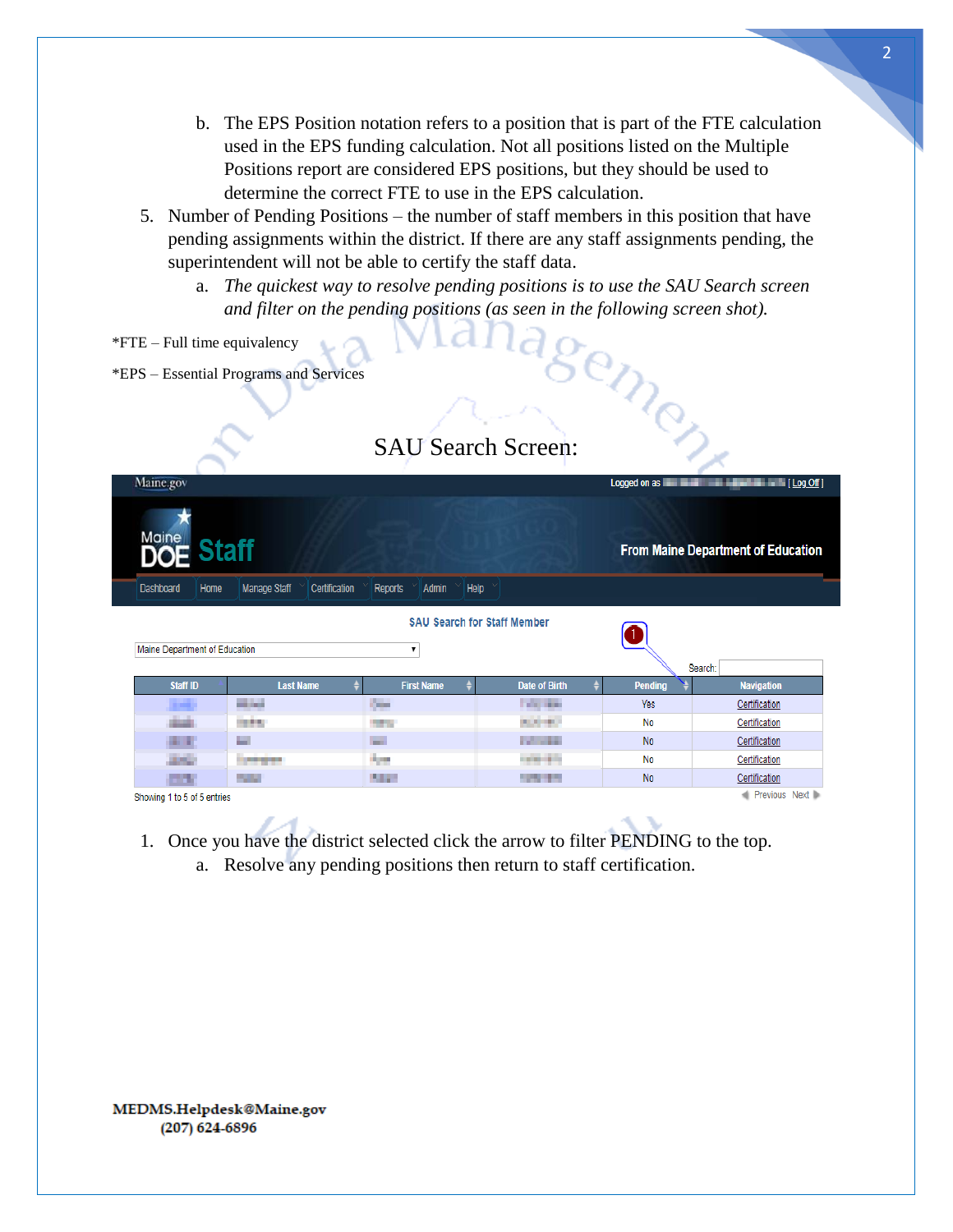### EPS Staff:

| <b>EPS Staff Positions</b> | <b>EPS Actual FTE Totals</b> |
|----------------------------|------------------------------|
| <b>Teacher</b>             | 1.00                         |
| Guidance                   |                              |
| Librarian                  |                              |
| Health                     |                              |
| <b>Education Tech</b>      |                              |
| <b>Library Tech</b>        |                              |
| Clerical                   |                              |
| School Admin               |                              |
| <b>Totals</b>              |                              |

• EPS Staff section shows only your EPS positions and the totals for those positions. o It gives you the ability to see the EPS FTE amounts per EPS category for your SAU and is an additional place to view and certify this data other than the ED 267 report.

**Neg** 

MEDMS.Helpdesk@Maine.gov  $(207)$  624-6896

A DE MERIDA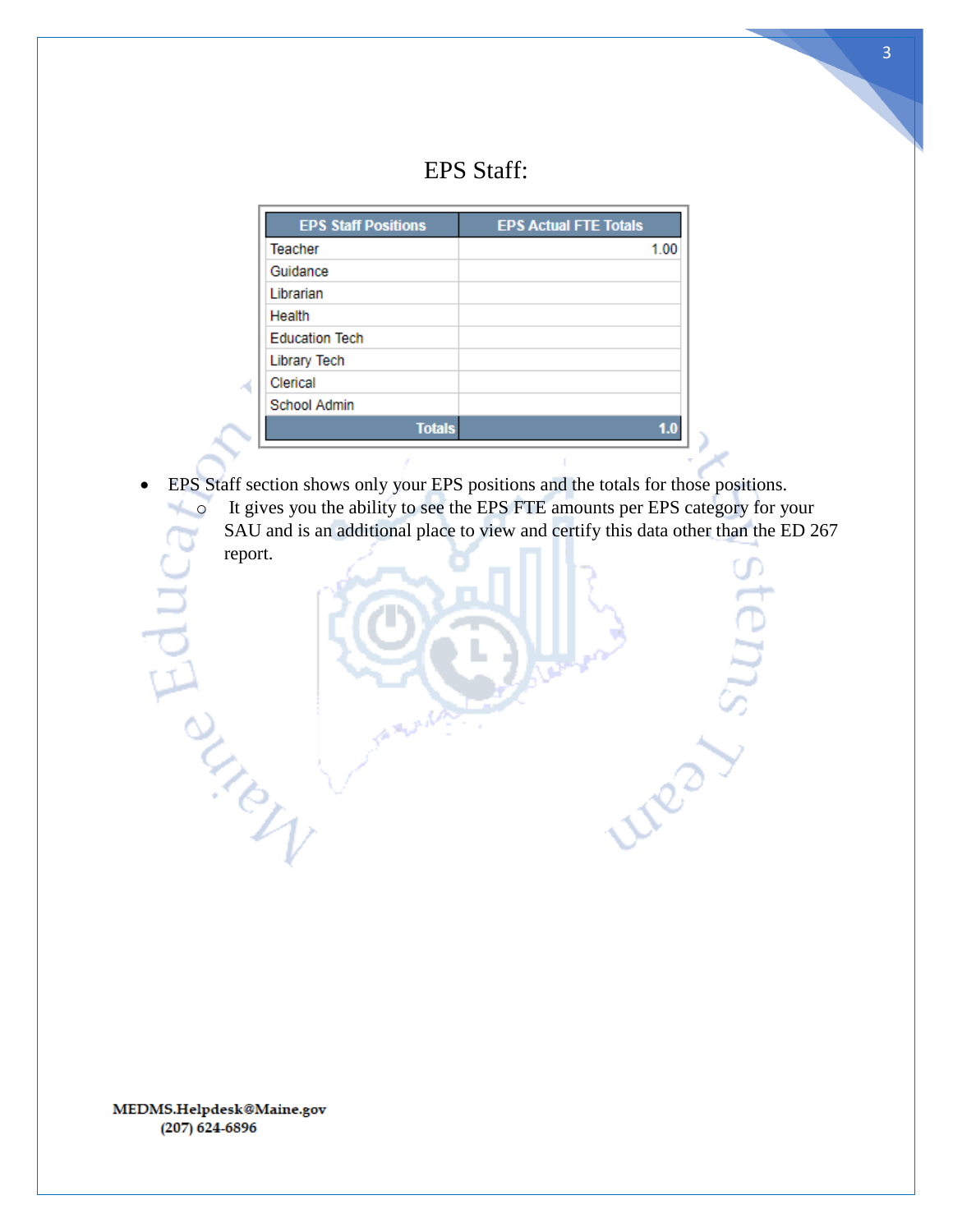### District Roles:

| <b>Role</b>                                                   | <b>Designee</b>            |
|---------------------------------------------------------------|----------------------------|
| Assessment Coordinator                                        | all by the part<br>٠       |
| Chemical Hygiene Officer (CHO)                                | <b>STATISTICS</b>          |
| Data Specialist                                               | ٠                          |
| Director of Technology                                        | ٠                          |
| <b>Dropout Prevention Coordinator</b>                         | Ŧ                          |
| Facilities-Director/Manager                                   | complete from<br>٠         |
| Integrated Pest Management Coordinator                        | ٠                          |
| Librarian                                                     | <b>TENNIS PAR</b><br>٠     |
| McKinney-Vento Liaison                                        | ٠                          |
| <b>Nurse</b>                                                  | consider their<br>H        |
| <b>School Security</b>                                        | ٠                          |
| Superintendent of Schools                                     | ٠<br>a a<br>a kalendar     |
| 504 Coordinator                                               | <b>COLOR</b><br>٠          |
| Attendance Coordinator                                        | ٠                          |
| <b>Foster Care Point of Contact</b>                           | <b>Address Street</b><br>ı |
| All roles must have an assigned designee in order to Certify. |                            |

Save Designees

*These roles should be filled by whomever is performing these functions and updated whenever this changes during the year.*

- The district roles section is where you indicate which staff members perform critical roles within the district.
- Anyone with SAU admin access to the staff module within NEO can update the designated roles for their district throughout the school year. It is important that this is done because the designee you list is the one that is listed in all public reports. It is not necessary for the superintendent to recertify if changes are made after December 1<sup>st</sup>.

**Once you have filled all district roles click save to proceed.**